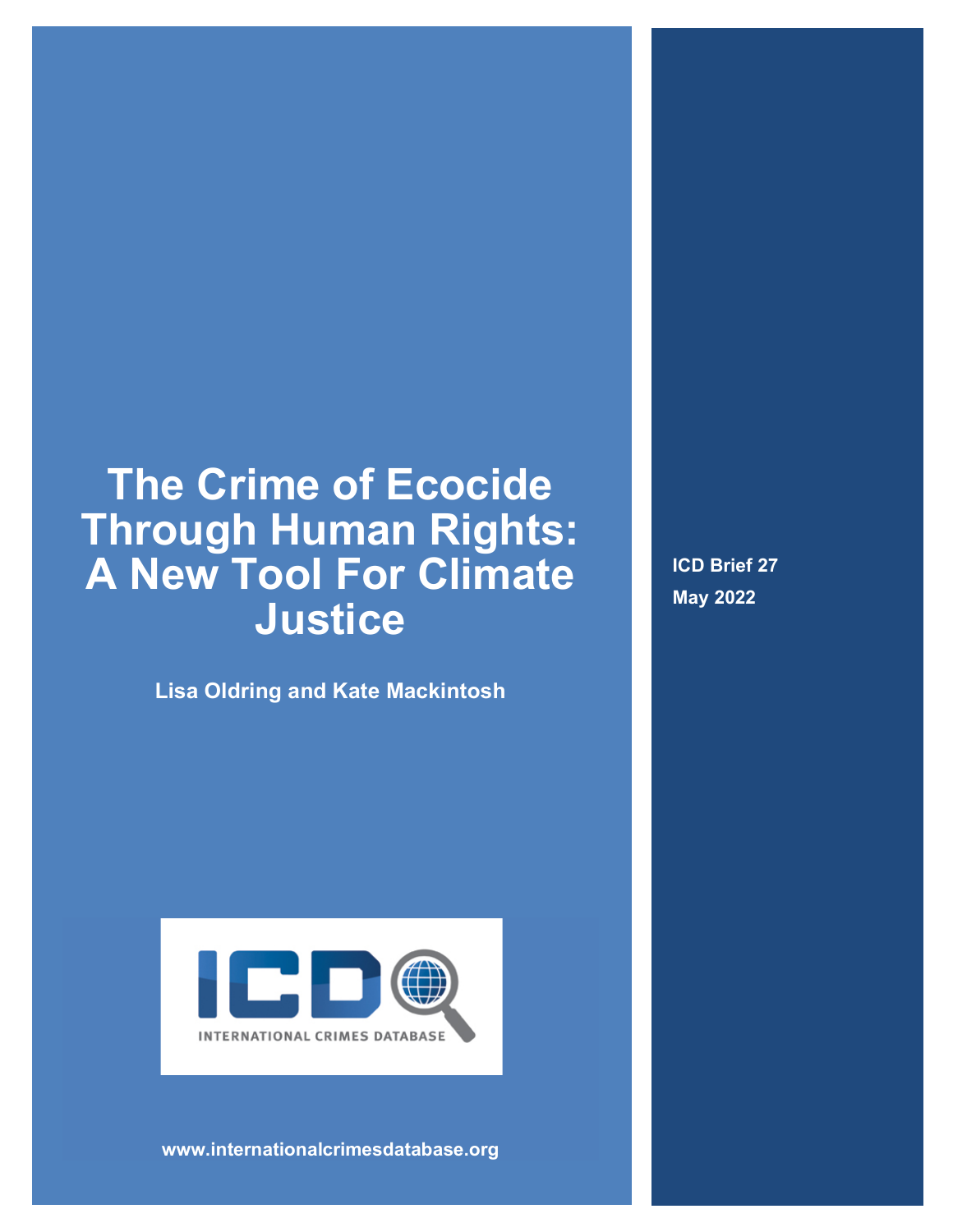#### **ABSTRACT**

The purpose of international criminal law is to contribute to ending impunity for the perpetrators of the most serious crimes of international concern, and in doing so, help to prevent such crimes from occurring. To date, however, there is no international crime prohibiting acts of mass destruction of the environment, in spite of the catastrophic consequences that such acts have on the natural systems on which human life depends. The addition of ecocide as the fifth crime under the jurisdiction of the International Criminal Court would help to fill this accountability gap.

The rapidly evolving relationship between human rights, climate change and the environment, as manifested in the increasing use of human rights in climate litigation, suggests that human rights law has a critical role to play in shaping the crime of ecocide. Using a human rights lens helps deepen our understanding of ecocide's vastly disproportionate impacts by revealing the ways in which environmental destruction exacerbates existing poverty and inequalities, and compounds intersecting forms of discrimination. Interpreting ecocide in this way will help generate a body of law which delivers real environmental and climate justice.

A human rights lens also reveals accountability gaps which the new crime of ecocide helps close, bringing accountability for influential decision-makers both within and outside of government, such as heads of industry. The due diligence standards established by the Guiding Principles on Business and Human Rights can help businesses understand how to avoid ecocide charges, and make the crime an effective and enforceable deterrent.

This ICD Brief will argue that an international crime of ecocide that is informed in its application by human rights law and practice holds the potential to enhance accountability for serious environmental harm and prevent further damage, as well as deliver on climate justice.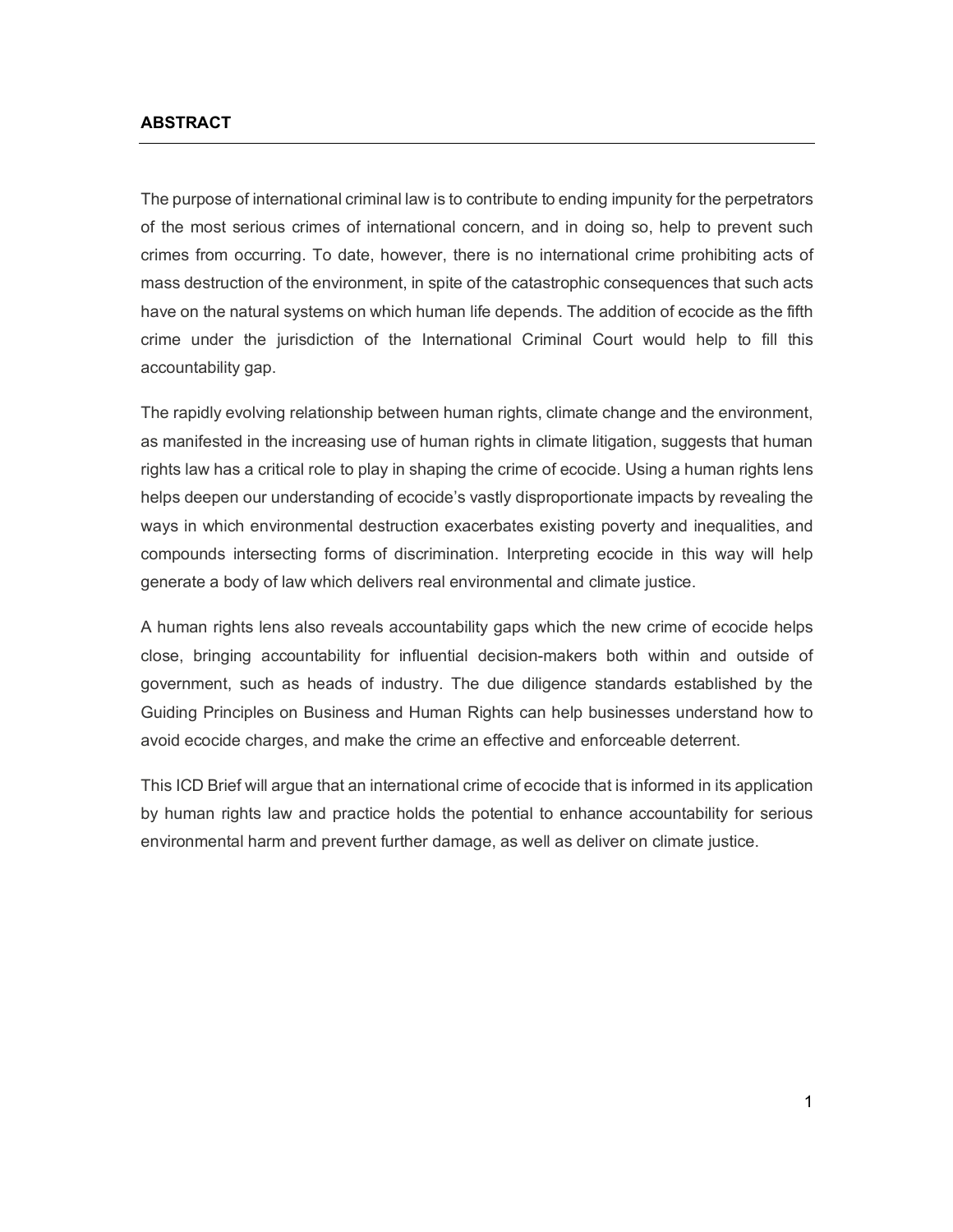#### **I. INTRODUCTION**

The ecological crisis that has resulted from anthropogenic climate change, mass deforestation, loss of biodiversity, and pervasive plastic pollution is having a profound impact on the environment, and on the human and other beings that depend upon it. As people around the world lose their homes, are forced to migrate, suffer hunger and thirst and see their way of life destroyed, the human consequences of climate and environmental destruction become increasingly clear.

Reflecting this reality, there is now a deeper understanding that human rights and the protection of the environment are closely interrelated imperatives, and not separate or even opposing goals. Whilst the protection of the environment is a necessary enabling condition for the effective enjoyment of human rights, protecting human rights can help to protect ecosystems and prevent serious damage to the environment, as well as mitigate against the impacts of climate change. As this understanding grows, so do creative strategies for addressing environmental harm through human rights accountability mechanisms.

The adoption of a new international crime of ecocide is an expression of this appreciation of the interconnection between human rights and the environment, bringing concern for the environment into a system of law primarily concerned with the protection of human life and dignity. Adding ecocide to "the most serious crimes of concern to the international community as a whole" recognises the climate and biodiversity crisis, with its potentially catastrophic consequences for our common environment, as one of the greatest threats to human rights of our era. At the same time, in the draft definition proposed by the Independent Expert Panel,<sup>1</sup> the crime of ecocide recognises the intrinsic value of the environment and offers a way out of an overly anthropocentric approach.

Using a human rights lens helps deepen our understanding of ecocide's vastly disproportionate impact on vulnerable and marginalised communities. Interpreting ecocide in this way will help generate a body of law which delivers real environmental and climate justice. It also reveals accountability gaps which the new crime of ecocide helps close, bringing

<sup>&</sup>lt;sup>1</sup> The Independent Expert Panel for the Legal Definition of Ecocide convened by the Stop Ecocide Foundation issued its Commentary and Core Text in June 2021. Available at https://static1.squarespace.com/static/5ca2608ab914493c64ef1f6d/t/60d1e6e604fae2201d03407f/16243688 79048/SE+Foundation+Commentary+and+core+text+rev+6.pdf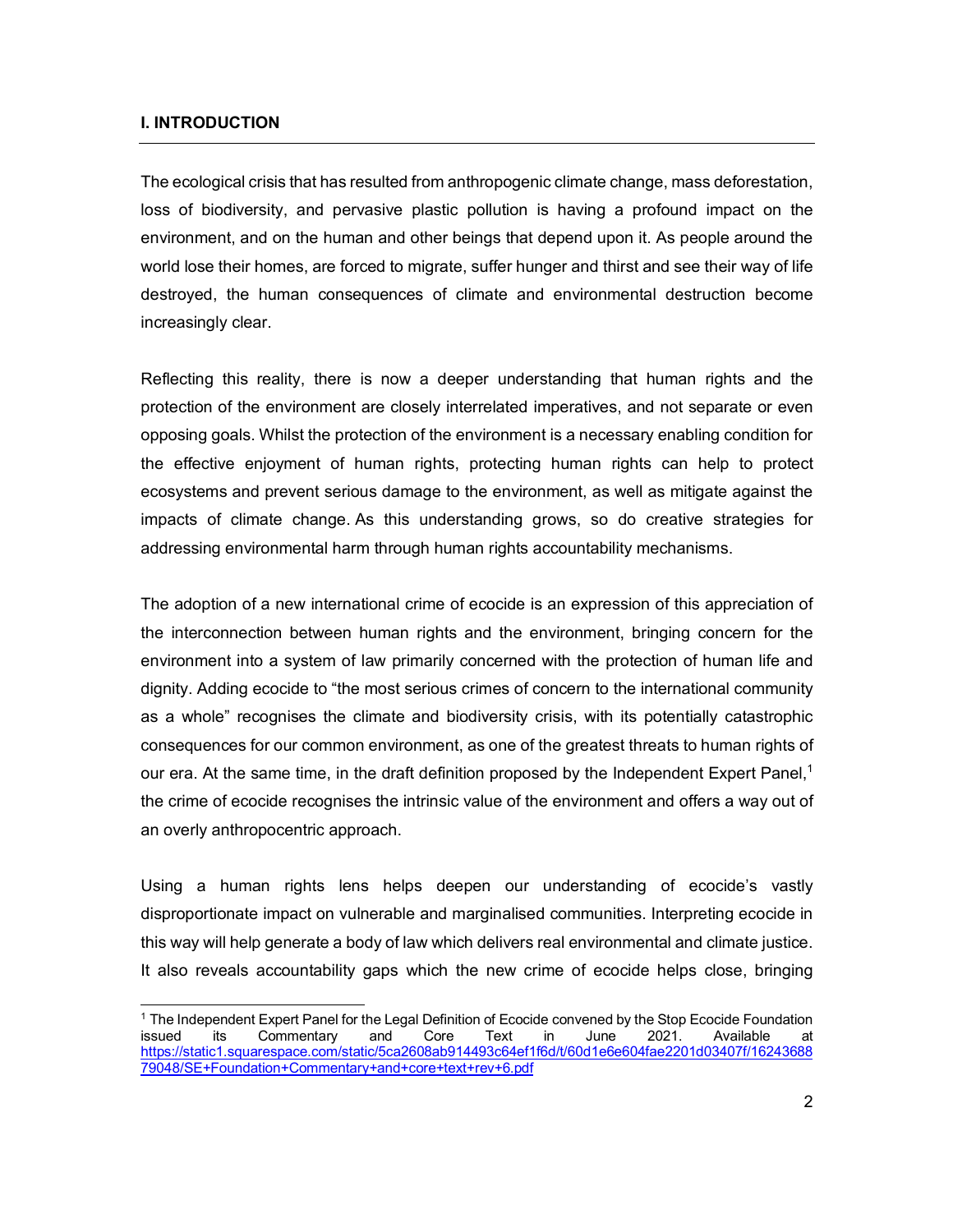accountability for influential decision-makers both within and outside of government, such as heads of industry. On the other hand, the due diligence standards established by the UN Guiding Principles on Business and Human Rights can help businesses understand how to avoid ecocide charges, and make the crime an effective and enforceable deterrent.

The following section outlines developments in the area of human rights and the environment, and situates the new crime of ecocide in these. Section III considers how ecocide complements human rights by moving beyond anthropocentrism, and Section IV theorises how a human rights approach can in fact maximise the potential of the crime of ecocide to contribute to environmental and climate justice. In Section V, the Brief examines corporate responsibility in particular, noting that ecocide offers a path to accountability for corporate actions where international human rights law does not, but also that the Guiding Principles on Business and Human Rights can be used to flesh out the content of corporate responsibility, most notably in relation to the proportionality test in the proposed crime.

## **II. ECOCIDE EMERGES FROM THE UNDERSTANDING THAT HUMAN RIGHTS AND THE ENVIRONMENT ARE INTERRELATED**

The crime of ecocide is a product of the understanding that human rights and the protection of the environment are deeply interwoven. It is now beyond dispute that the climate and biodiversity emergency we are living through - with its record wildfires, droughts and flooding; deadly heatwaves, melting glaciers and rising sea levels - is a global 'human rights threat multiplier'. The far-reaching consequences for the rights to life, health, housing, selfdetermination and more are projected only to worsen as the climate crisis intensifies. At the same time, some measures taken by States and corporate actors to tackle climate change and address environmental damage have themselves had negative human rights consequences. There is, therefore, increasing pressure on States, and corporate actors, to focus on protecting both people and the planet, and in so doing, to satisfy both their human rights obligations and climate commitments.

The international human rights system, national human rights institutions, and courts at national and regional levels, have helped to deepen the appreciation of these interlinkages and clarify the responsibilities of States and non-State actors in relation to human rights and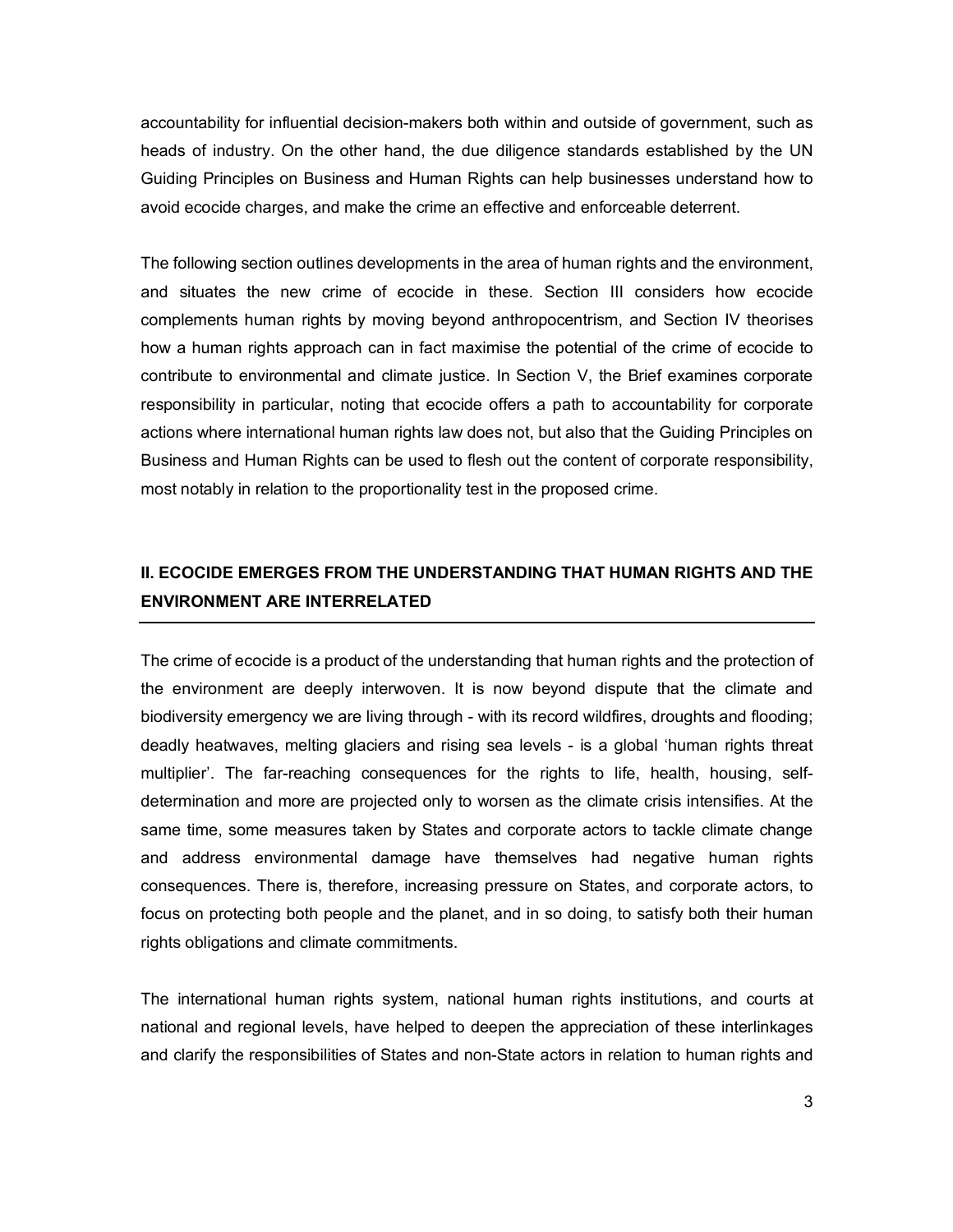the environment.<sup>2</sup> Since 2008, the UN Human Rights Council has adopted a series of resolutions which have highlighted issues related to climate change and the environment, as well as mandated panel discussions and analytical studies to address specific human rights concerns and protection gaps.3 The Council's special procedures mandates have addressed human rights issues related to climate change and the environment through country visits, individual communications procedures, thematic studies and reports, and technical cooperation.4 In 2012, the Council appointed an independent expert specifically to address the issue of human rights obligations relating to the enjoyment of a clean, healthy and sustainable environment, extending this to a Special Rapporteur mandate in 2015.<sup>5</sup>

Building on the significant work developed over many years by the Special Rapporteur, in October 2021, the Council adopted a resolution recognising the independent human right to a clean, healthy and sustainable environment and calling on UN Member States to cooperate to implement this right. $6$  While variations on this right have been reflected already in legislation in over 150 countries, as well as in treaties at a regional level, resolution 48/13 represented the first time it had received international recognition.<sup>7</sup> At the same session, the Council adopted a resolution establishing the new mandate of a Special Rapporteur on the promotion and protection of human rights in the context of climate change, further underscoring the important interlinkages.<sup>8</sup> The new mandate-holder will develop recommendations on how to address and prevent the adverse effects of climate change on the enjoyment of human rights, and on ways to strengthen the integration of human rights concerns into climate policymaking and legislation, among other tasks.

<sup>3</sup> For a list of UN Human Rights Council resolutions related to human rights and climate change, see the Office of the UN High Commissioner for Human Rights at: https://www.ohchr.org/EN/Issues/HRAndClimateChange/Pages/Resolutions.aspx  $4$  See OHCHR, 'Human rights mechanisms addressing climate change' at

https://www.ohchr.org/EN/Issues/HRAndClimateChange/Pages/HumanRightsMechanisms.aspx

<sup>&</sup>lt;sup>2</sup> See, for example, the substantive work of the Office of the UN High Commissioner for Human Rights on human  $\frac{1}{10}$  climate change and the environment at human rights, climate change and the environment at https://www.ohchr.org/EN/Issues/HRAndClimateChange/Pages/HRClimateChangeIndex.aspx

Details on the history and mandate of the UN Special Rapporteur are available at: https://www.ohchr.org/EN/Issues/Environment/SREnvironment/Pages/SRenvironmentIndex.aspx

 $6$  UN Human Rights Council resolution 48/13, 'The human right to a clean, healthy and sustainable environment', 21 October 2021, A/HRC/RES/48/13, https://undocs.org/A/HRC/RES/48/13

 $7$  The right to a 'satisfactory environment' enshrined in article 24 of the African Charter on Human and Peoples' Rights, adopted in 1981, was the first representation of this right in an international human rights instrument. <sup>8</sup> UN Human Rights Council resolution 48/14, 'Mandate of the Special Rapporteur on the promotion and protection of human rights in the context of climate change', 13 October 2021, A/HRC/RES/48/14, https://undocs.org/A/HRC/RES/48/14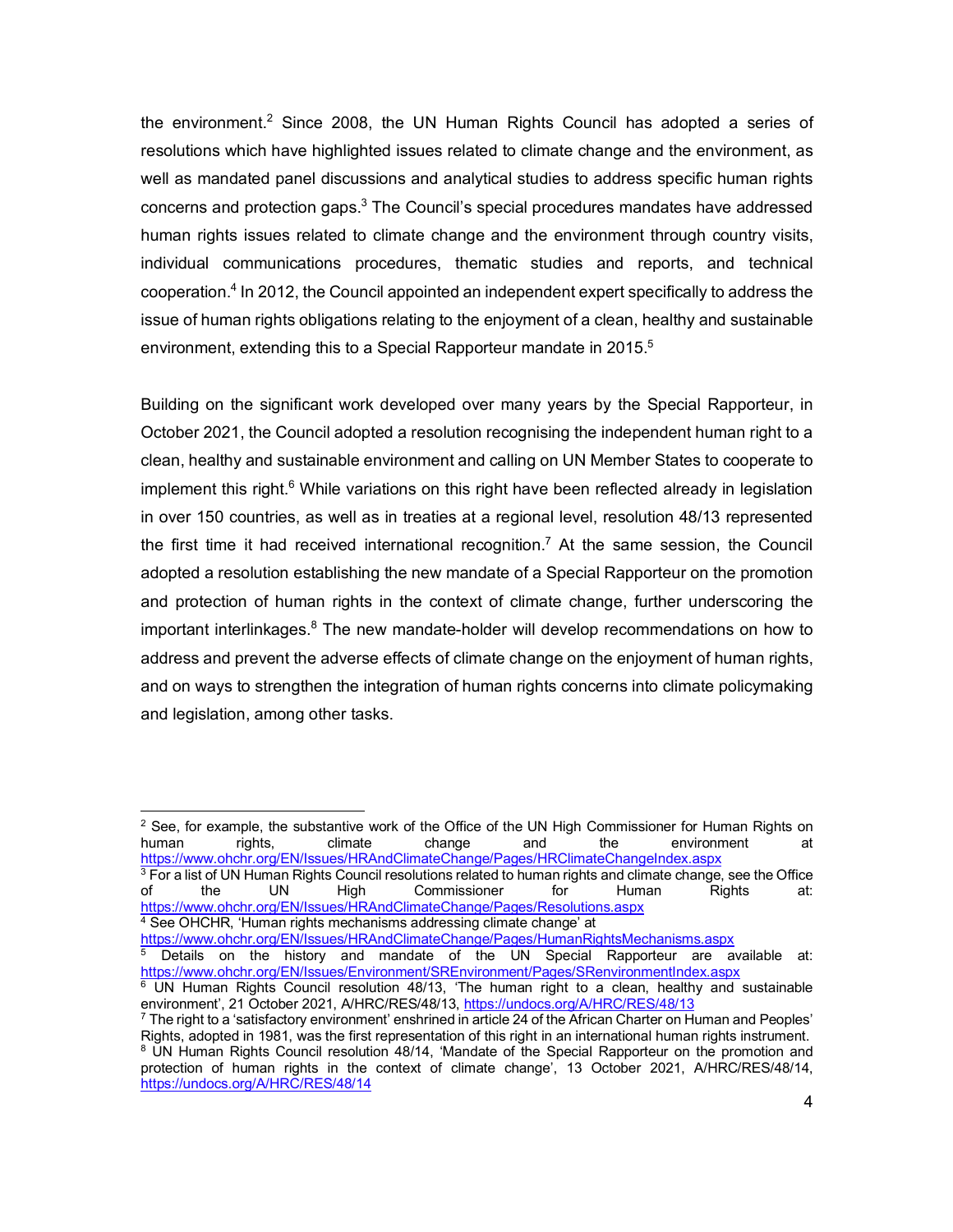UN human rights treaty bodies - the committees of independent experts that review implementation of the core international human rights treaties - also have addressed the relationship between human rights and protection of the environment, and provided guidance for States. For instance, the UN Human Rights Committee has emphasised that environmental degradation, climate change and unsustainable development constitute some of the most pressing and serious threats to the ability of present and future generations to enjoy the right to life, and asserted in this regard that States' parties obligations under international environmental law and international human rights law should inform each other.<sup>9</sup> The Committee on Economic, Social and Cultural Rights has stated that failure to prevent foreseeable human rights harm caused by climate change, or a failure to mobilise the maximum available resources in an effort to do so, could constitute a breach of a State's legal obligations.10

More recently, in response to a petition filed by 16 children from 12 countries against a group of States, the UN Committee on the Rights of the Child affirmed that a State party to the Convention could be held responsible for the negative impact of its carbon emissions on the rights of children, both within and outside its territory.<sup>11</sup> The Committee also committed to devote its next General Comment on children's rights and the environment with a special focus on climate change, which will provide authoritative guidance in this regard to the governments of the 196 states that have ratified the Convention on the Rights of the Child and, according to the Committee, "serve as an impetus for global-level change and as a powerful tool for children and young people as well as their advocates to hold governments and other relevant actors accountable".12

Courts at national and regional levels, too, increasingly have been called upon to address the human rights consequences of environmental damage and the climate crisis, as affected

 <sup>9</sup> UN Human Rights Committee, 'General Comment No. 36 on article 6 of the International Covenant on Civil and Political Rights, on the right to life', 30 October 2018, CCPR/C/GC/36, para 62. https://tbinternet.ohchr.org/Treaties/CCPR/Shared%20Documents/1\_Global/CCPR\_C\_GC\_36\_8785\_E.pdf <sup>10</sup> UN Committee on Economic, Social and Cultural Rights, 'Climate change and the International Covenant on Economic, Social and Cultural Rights', 8 October 2018, https://www.ohchr.org/en/NewsEvents/Pages/DisplayNews.aspx?NewsID=23691&LangID=E <sup>11</sup> UN Committee on the Rights of the Child, *Sacchi et al. v Argentina*, Communication n.104/2019, Decision adopted on 22 September 2021, UN Doc. CRC/C/88/D/104/2019, adopted on 22 September 2021, UN Doc. CRC/C/88/D/104/2019, https://tbinternet.ohchr.org/Treaties/CRC/Shared%20Documents/ARG/CRC\_C\_88\_D\_104\_2019\_33020\_S. pdf

 $12$  See details of the global online consultation related to the Committee on the Rights of the Child General Comment No. 26, 'Children's Rights and the Environment with a Special Focus on Climate Change' at https://childrightsenvironment.org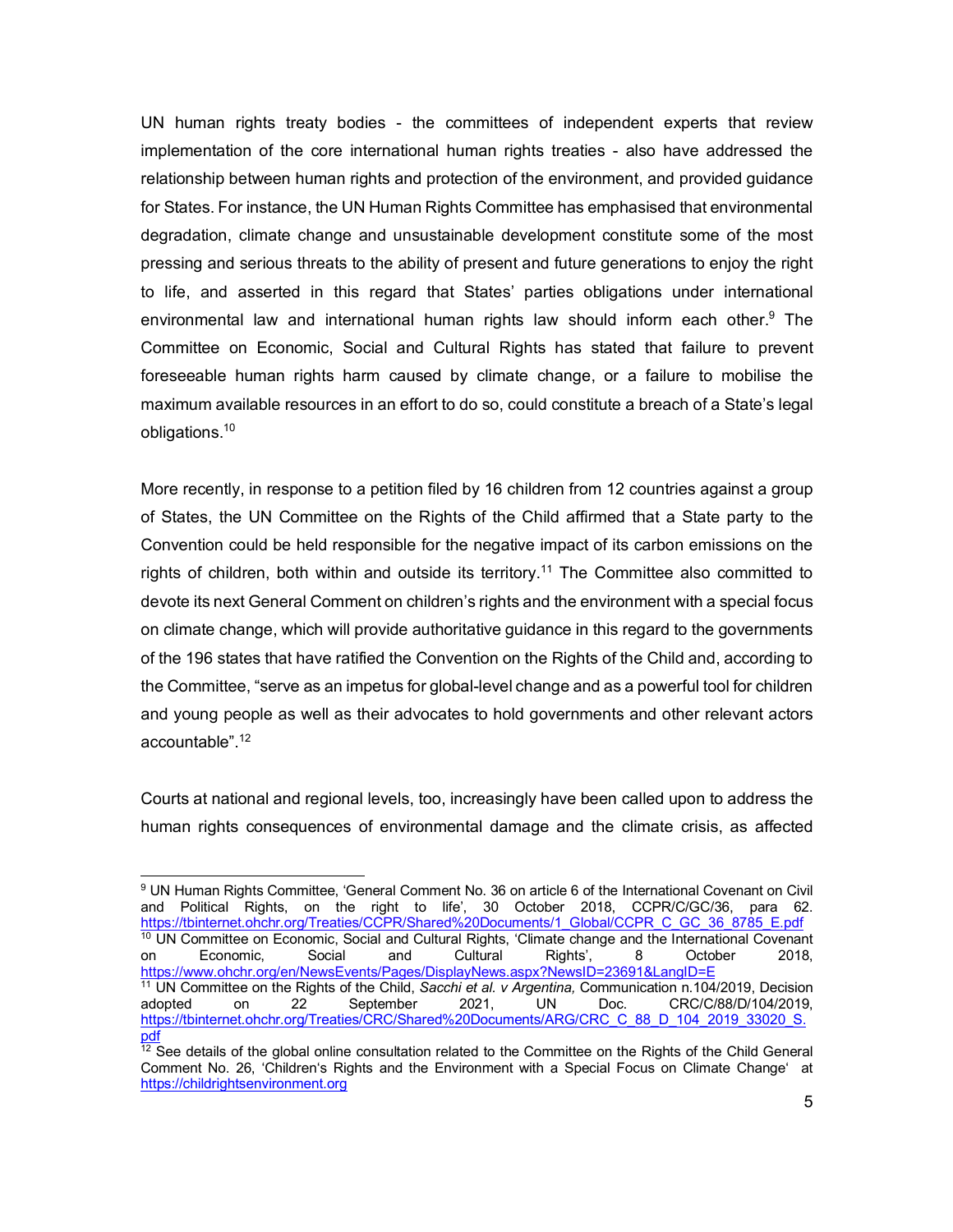individuals and groups have sought to hold governments and companies to account for their actions and, in some cases, to compensate them for the harm they have suffered.13 In *SERAC v Nigeria*, the African Commission on Human Rights held in October 2001 that Nigeria had violated a number of provisions of the African Charter on Human and Peoples' Rights, including the right to a satisfactory environment, by facilitating environmentally degrading and polluting oil exploitation practices in the traditional Ogoniland of the Niger Delta.14 The number of rights-based climate litigation cases around the world since then has risen exponentially, particularly in recent years as the actions (or inactions) of State and corporate actors have been challenged on the basis of existing policy commitments and legal obligations, as well as irrefutable climate science. An assessment of these cases suggests that an increasing proportion are being brought by young people on behalf of future generations, such as the *Duarte Agostinho and others vs Portugal and 32 other states* case currently pending before the European Court of Human Rights.<sup>15</sup> These cases underscore the demand for more ambitious policy responses to the climate crisis, as well as the call for greater accountability for actions that cause serious damage both to the environment and to human rights.

The creation of an international crime of ecocide is an expression of this trend, bringing concern for the environment into a system of law primarily concerned with the protection of human life and dignity. It acknowledges the scientific evidence which points to the conclusion that the emission of greenhouse gases and the destruction of ecosystems at current rates will have catastrophic consequences for our common environment. It introduces individual accountability on an international level for extreme environmental damage, in the same way that individual responsibility for gross human rights violations was created by earlier international criminal law. International criminal law, in the words of the Rome Statute of the International Criminal Court, deals with "unimaginable atrocities that deeply shock the conscience of humanity" and which "threaten the peace, security and well-being of the world". Adding ecocide to the pantheon of international crimes recognises that extreme environmental

 $13$  For a detailed overview of key global developments in climate litigation see Setzer J and Higham C (2021), 'Global trends in climate change litigation: 2021 snapshot', London: Grantham Research Institute on Climate Change and the Environment and Centre for Climate Change Economics and Policy, London School of Economics and Political Science, at https://www.lse.ac.uk/granthaminstitute/wpcontent/uploads/2021/07/Global-trends-in-climate-change-litigation\_2021-snapshot.pdf

<sup>14</sup> African Commission on Human and Peoples' Rights, *Social and Economic Rights Action Center (SERAC) and the Center for Economic and Social Rights (CESR) v Nigeria*, 27 October 2001, Decision, at https://www.achpr.org/public/Document/file/English/achpr30\_155\_96\_eng.pdf

<sup>15</sup> European Court of Human Rights, *Duarte Agostinho and others v Portugal and 32 other states* (communicated case), 13 November 2020, Appl n. 39371/20, at: https://hudoc.echr.coe.int/fre?i=002-13055. See also Chatham House Briefing, *Climate change and human rights-based strategic litigation*, 11 November 2021, at https://www.chathamhouse.org/2021/11/climate-change-and-human-rights-based-strategic-litigation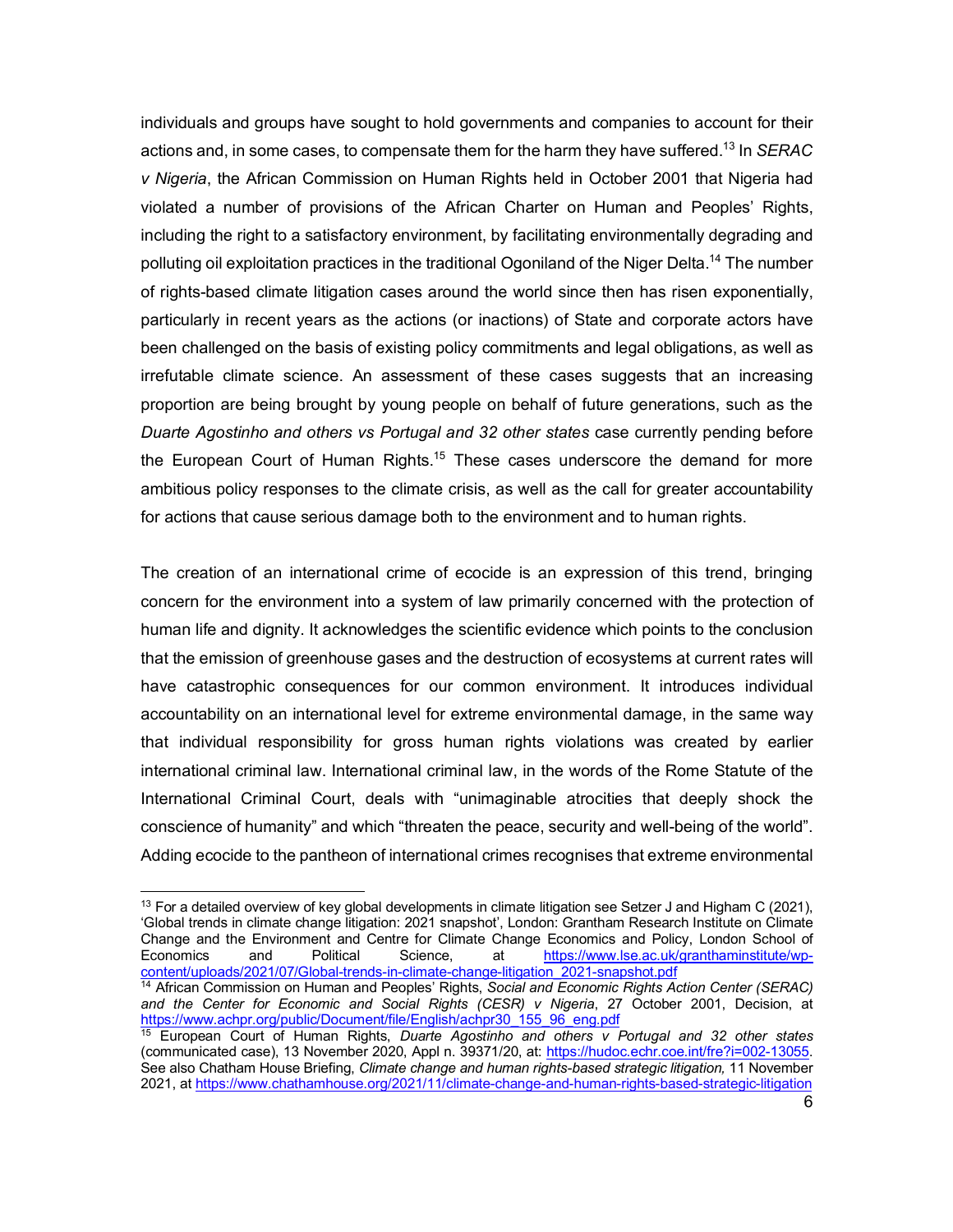damage is of the same order and threatens the same interests as the existing international crimes: genocide, crimes against humanity, war crimes and aggression.

## **III. ECOCIDE COMPLEMENTS HUMAN RIGHTS BY MOVING BEYOND ANTHROPOCENTRISM**

While we are seeing an increased understanding of the interrelationship of human rights and the protection of the environment, it is inescapable that a human rights approach is anthropocentric, placing humans at the centre of its concern. A human rights approach can only address the negative effects of environmental damage on people, or our own need for a healthy environment. Human rights law is silent in the face of disappearing ecosystems whose value to people is either not apparent or unknown. The definition of ecocide proposed by the Independent Expert Panel for inclusion in the Rome Statute complements this by including elements of the environment as protected values per se: it does not require damage to human beings to result in order for the crime to be committed.

According to the Independent Expert Panel, ""ecocide" means unlawful or wanton acts committed with knowledge that there is a substantial likelihood of severe and either widespread or long-term damage to the environment being caused by those acts."<sup>16</sup> Severe and either widespread or long-term damage to the environment is defined as follows:

*"Severe" means damage which involves very serious adverse changes, disruption or harm to any element of the environment, including grave impacts on human life or natural, cultural or economic resources;*

*"Widespread" means damage which extends beyond a limited geographic area, crosses state boundaries, or is suffered by an entire ecosystem or species or a large number of human beings;*

*"Long-term" means damage which is irreversible or which cannot be redressed through natural recovery within a reasonable period of time;17*

(emphasis added).

 $16$  See note 1 above.<br> $17$  Ibid.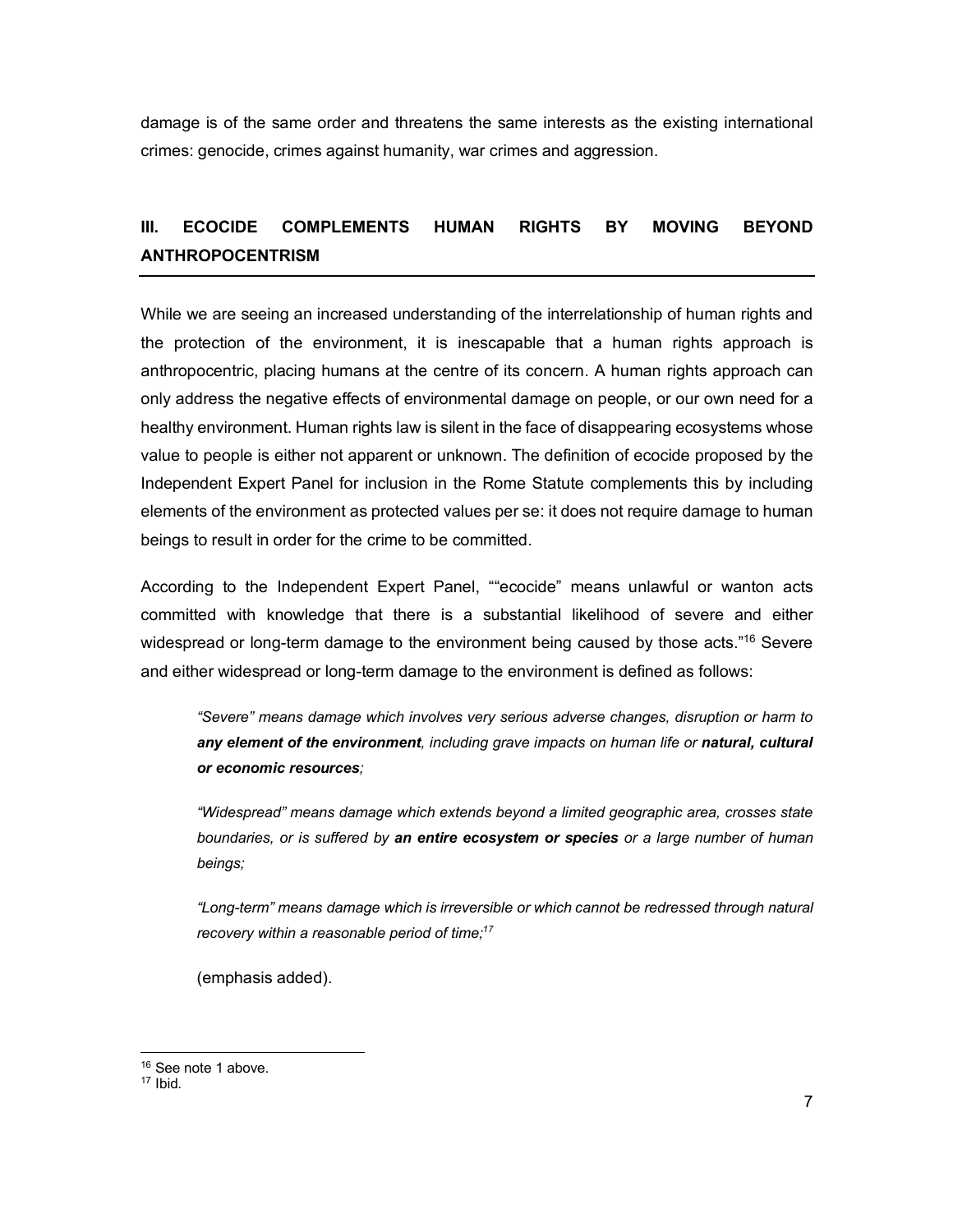By focusing on the risk of severe and either widespread or long-term damage to the environment, without requiring that damage to have a negative impact on human beings, the proposed definition of ecocide dissolves the anthropocentric vs ecocentric division, recognising that people and planet have both intrinsic and interrelated value. This vision is emphasised by the new paragraph suggested for addition to the preamble of the statute, which would broaden the context in which the international community has come together to outlaw the most serious crimes of concern. The current reference to millions of children, women and men having been victims of atrocities in the 20th century would be complemented by the concern that "*the environment is daily threatened by severe destruction and deterioration, gravely endangering natural and human systems worldwide*" (emphasis added).

Defined in this way, the crime of ecocide addresses the limits of a human rights approach to the protection of the environment. Animals, plants and other elements are recognised to have value in their own right. While ecocide expresses the interrelationship of human rights and the environment, therefore, it also complements a human rights approach by moving beyond anthropocentrism.

## **IV. A HUMAN RIGHTS LENS HELPS CONTRIBUTE TO ENVIRONMENTAL AND CLIMATE JUSTICE**

So far, we have considered how the crime of ecocide proposed by the IEP relates to the human rights framework. That framework can also help ecocide law address the full scope of the environmental and climate crisis. Using a human rights lens to interpret ecocide highlights the disproportionate impact of environmental destruction on vulnerable and marginalised individuals and groups. It is important for prosecutions to reflect this reality, as jurisprudence which encompasses the full impact of the criminality will be an important step in achieving environmental and climate justice.

An assessment of the climate crisis through a human rights lens reveals that the most vulnerable sectors of global society are affected in grossly unequal ways. The impacts of climate change and environmental destruction exacerbate existing poverty and inequalities, and can compound intersecting forms of discrimination. Even conservative estimates suggest that without urgent action, 120 million more people will have been pushed into poverty by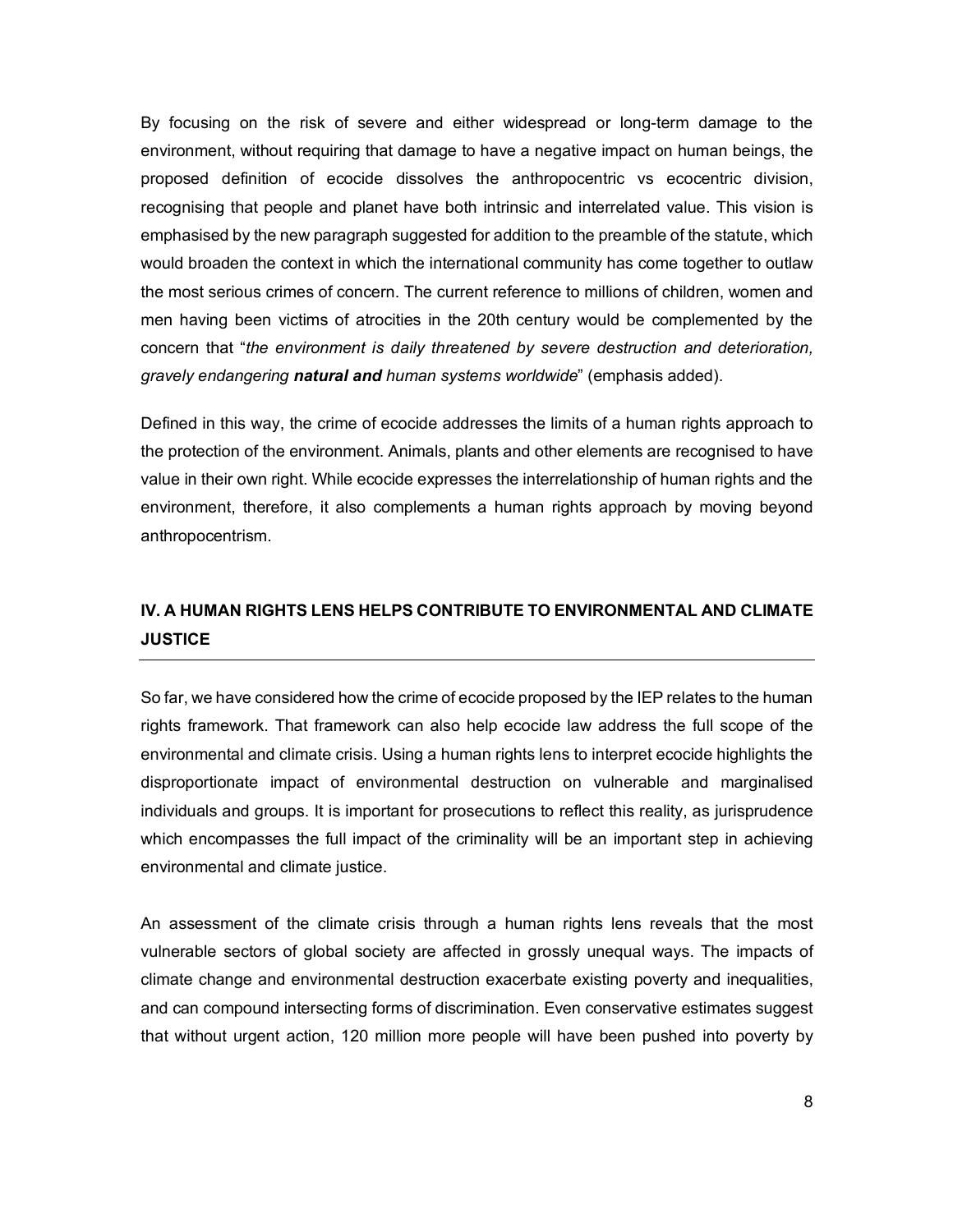2030.<sup>18</sup> Entrenched and systemic gender-based discrimination has intensified human rights harms related to serious environmental damage and led to gendered impacts, with women and girls suffering disproportionately from the impacts of climate breakdown.<sup>19</sup> A racialised analysis demonstrates how the climate and biodiversity crisis is linked to economic and political frameworks that have systematically disregarded the rights of indigenous peoples, people of African descent, and others.<sup>20</sup> At the same time, individuals and communities that are profoundly affected by climate change have not had a meaningful voice in decision-making processes around climate change solutions – and yet their free and informed participation is both critical for effective climate action and the prevention of serious environmental damage, and a human rights imperative.

Climate change has a profound impact on small island developing States, for example, where communities with limited capacity to mitigate risks, build climate-resilient economies and infrastructures, and absorb the economic and social aftershocks after already suffering the effects of extreme weather events.<sup>21</sup> Rising sea levels and intense weather systems have threatened the right to life and caused damage to infrastructure, jeopardising the rights to housing, water and sanitation, and health. Individuals, families and communities have been displaced, with further ripple effects on the right to education, cultural rights, and the right to development.

A human rights assessment also reveals the particular vulnerability of children to the impacts of environmental destruction. While all children are exceptionally vulnerable to the negative impacts of climate change, with the youngest being most at risk, nearly half of the world's children live at 'extremely high risk' in places where poverty and a lack of access to clean

<sup>&</sup>lt;sup>18</sup> UN Human Rights Council, Report of the Special Rapporteur on extreme poverty and human rights, 'Climate<br>Change and Poverty', 17 July 2019, A/HRC/41/39, p. 4 https://documents-dds-Change and Poverty', 17 July 2019, A/HRC/41/39, p. 4 https://documents-ddsny.un.org/doc/UNDOC/GEN/G19/218/66/PDF/G1921866.pdf?OpenElement; and World Bank, *Shock Waves: Managing the Impacts of Climate Change on Poverty* (2016), p. 12 https://openknowledge.worldbank.org/handle/10986/22787

<sup>19</sup> UNEP, UN Women and UN Human Rights, *Human Rights, Gender Equality and the Environment: Key Messages*, November 2021, https://www.ohchr.org/sites/default/files/2022- 03/Final\_HumanRightsEnvironmentGenderEqualityKM.pdf See also CEDAW, General Recommendation No. 37 on Gender-related dimensions of disaster risk reduction in the context of climate change, 7 February 2018, https://tbinternet.ohchr.org/Treaties/CEDAW/Shared%20Documents/1\_Global/CEDAW\_C\_GC\_37\_8642\_E. pdf

<sup>&</sup>lt;sup>20</sup> UN Human Rights Council, Report of the UN Working Group of Experts on People of African Descent, 'Environmental justice, the climate crisis and people of African descent', 21 September 2021, https://undocs.org/A/HRC/48/78

 $21$ Thomas, Baptiste et al, 'Climate Change and Small Island Developing States', Annual Review of Environment and Resources, 2020, 45:1–27, at https://www.annualreviews.org/doi/pdf/10.1146/annurevenviron-012320-083355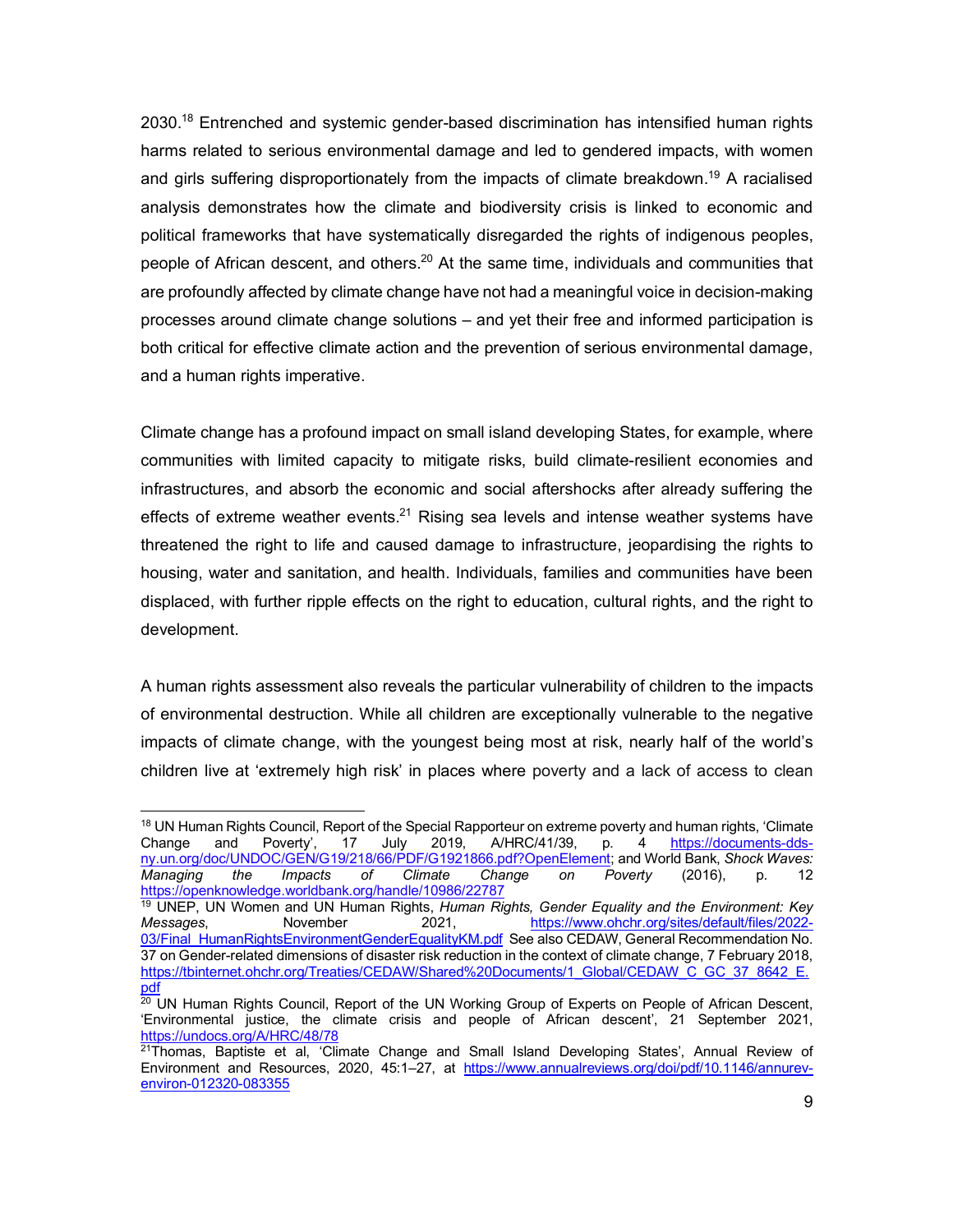water, healthcare and education intersect to diminish the likelihood of a child's ability to survive the climate crisis.<sup>22</sup> This dire situation is eroding development gains and undermining the full spectrum of the rights of children, who are often unable to protect their own rights. The interand intra-generational impacts of environmental destruction increasingly are recognised and addressed by courts at the national level, where decision-makers are being held to account for actions or omissions which will impact the enjoyment of rights by both present and future generations.23

Environmental destruction also has had a particularly devastating impact on the human rights of indigenous peoples, many of whom depend on ecosystems that are particularly prone to the effects of climate change and extreme weather events such as floods, droughts, heatwaves, wildfires and cyclones.<sup>24</sup> Colonialism, and the ecological destruction that has accompanied it, continues to threaten not only the natural resources and livelihoods of indigenous peoples in countries around the world, but also their cultural identity and survival. Resource extraction projects in some countries have led both to the destruction of ecosystems and to serious violations of the rights of indigenous peoples. To highlight one example, in Canada, the findings of the national inquiry into missing and murdered indigenous women and girls in 2019 recognised the link between resource extraction projects, the 'boomtown'<sup>25</sup> and  $\gamma$  man camp<sup>'26</sup> environments that these projects created, and violence against indigenous women and girls.<sup>27</sup> Noting that 'substantial evidence' exists of the correlation between

 <sup>22</sup> UNICEF (2021), *The Climate Crisis is a Child Rights Crisis: Introducing the Children's Climate Risk Index,*  www.unicef.org/reports/climate-crisis-child-rights-crisis. UNICEF reports a major disconnect between the countries where greenhouse gas emissions are generated and those where children are enduring the most significant climate-driven impacts, with the 33 countries listed as 'extremely high-risk', in terms of the impact on children, emitting only 9 percent of global CO2 emissions. The 10 highest emitting countries collectively account for nearly 70 percent of emissions.

<sup>&</sup>lt;sup>23</sup> See Chatham House Briefing, note 15 above.<br><sup>24</sup> UN Human Rights Council, Report of the UN Special Rapporteur on the rights of indigenous peoples,<br>A/HRC/36/46, 1 November 2017, https://documents-dds-ny.un.org/doc/UNDOC 1 November 2017, https://documents-dds-ny.un.org/doc/UNDOC/GEN/G17/330/ 97/PDF/G1733097.pdf?OpenElement

<sup>&</sup>lt;sup>25</sup> Large-scale resource extraction projects can cause an influx of predominantly male workers to a rural or remote indigenous community, creating a sudden, often short-lived economic 'boom', with significant direct and indirect consequences for indigenous women and girls. See, for example, Amnesty International, 'Out of Sight, Out of Mind Report: Gender, Indigenous Rights, and Energy Development in Northeast British Columbia, Canada' (2016), at https://www.amnesty.ca/sites/amnesty/files/Out%20of%20 Columbia, Canada' (2016), at https://www.<br>Sight%20Out%20of%20Mind%20EN%20FINAL%20web.pdf

Sight W2000 MW2001 M20001 M2000 ENSIGN 2020 ENSIGN 20 ENSIGN 20 THE 26 'Man camps' are temporary housing facilities constructed for predominantly male workers on resource extraction projects.

<sup>&</sup>lt;sup>27</sup> Report of the National Inquiry into Missing and Murdered Indigenous Women and Girls (2019), https://www.mmiwg-ffada.ca/final-report/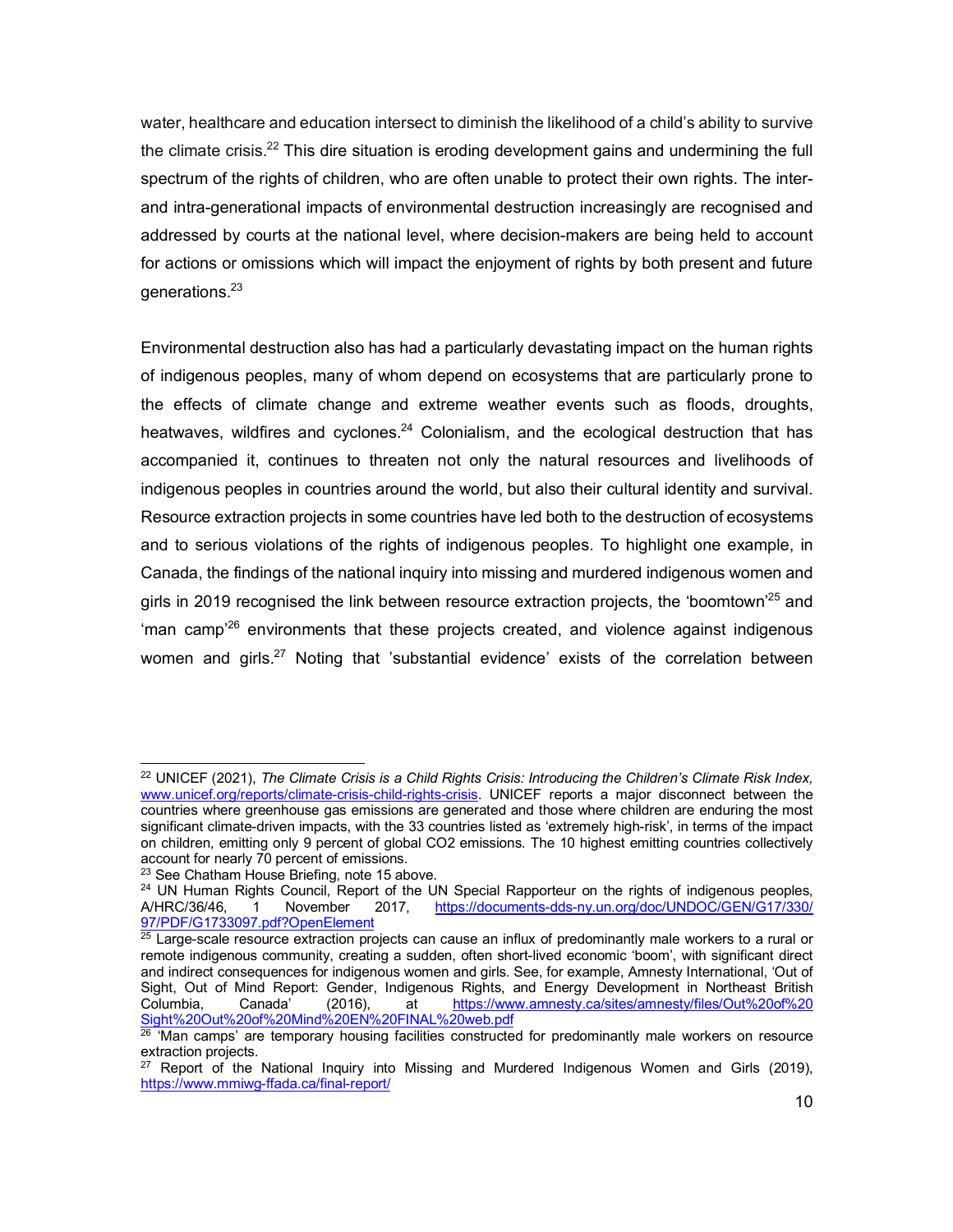resource extraction and violence against indigenous woman, girls and 2SLGBTQQIA people, $^{28}$ the national inquiry cited the perspective of one indigenous woman to describe the linkages:

The industrial system of resource extraction in Canada is predicated on systems of power and domination. This system is based on the raping and pillaging of Mother Earth as well as violence against women. The two are inextricably linked. With the expansion of extractive industries, not only do we see desecration of the land, we see an increase in violence against women. Rampant sexual violence against women and a variety of social ills result from the influx of transient workers in and around workers' camps.<sup>29</sup>

The reality reflected in the findings of the national inquiry was amplified by indigenous activists at the COP26, who urged greater awareness of the linkages between extractive industries, climate destruction and violence against indigenous women and girls, and asserted that "femicide is directly linked to the ecocide". $30$ 

The lack of respect for the human rights of indigenous peoples also disregards indigenous peoples' perspectives and knowledge of their environments, and the vital role of indigenous land stewardship. Indigenous peoples play an invaluable part in sustainable environmental management of natural resources and biodiversity conservation in many areas of the world, as manifested through indigenous-led climate research and monitoring initiatives such as the Indigenous Guardians programmes. $31$  This role has particular significance given that traditional indigenous territories encompass over 20 percent of the world's land surface and overlap with areas that hold 80 percent of the planet's remaining biodiversity. Still, the voices of indigenous peoples continue to be marginalised and silenced through repressive measures, threats to their livelihood and even violence.<sup>32</sup>

 $^{28}$  The National Inquiry has chosen to use the term "2SLGBTQQIA" (representing Two-Spirit, lesbian, gay, bisexual, transgender, queer, questioning, intersex and asexual people) as well as people who are non-binary or gender non-conforming. See National Inquiry into Missing and Murdered Indigenous Women and Girls, *Lexicon of Terminology* at https://www.mmiwg-ffada.ca/wp-content/uploads/2019/06/MMIWG Lexicon\_FINAL\_ENFR.pdf<sup>32</sup><br><sup>29</sup> See note 27 above, at p 586.

<sup>&</sup>lt;sup>30</sup> The Guardian, 'Indigenous women speak out at Cop26 rally: 'Femicide is linked to ecocide', 10 November 2021, https://www.theguardian.com/environment/2021/nov/10/indigenous-women-speak-out-at-cop26-rallyfemicide-is-linked-to-ecocide

<sup>&</sup>lt;sup>31</sup> See, for example, the Intergovernmental Panel on Climate Change, 'Special Report on Climate Change and Land: Summary for policymakers', https://www.ipcc.ch/srccl/chapter/summary-for-policymakers/; and Indigenous Leadership Initiative, *Backgrounder: Indigenous-Led Conservation in the Boreal is Key to Climate Leadership*, 28 October 2021, www.ilinationhood.ca/guardians

<sup>&</sup>lt;sup>32</sup> Indigenous peoples accounted for more than one third of the 227 environmental and land defenders killed in 2020 alone - reportedly the deadliest year on record. Global Witness, *Last Line of Defense: The industries causing the climate crisis and attacks against land and environmental defenders*, September 2021,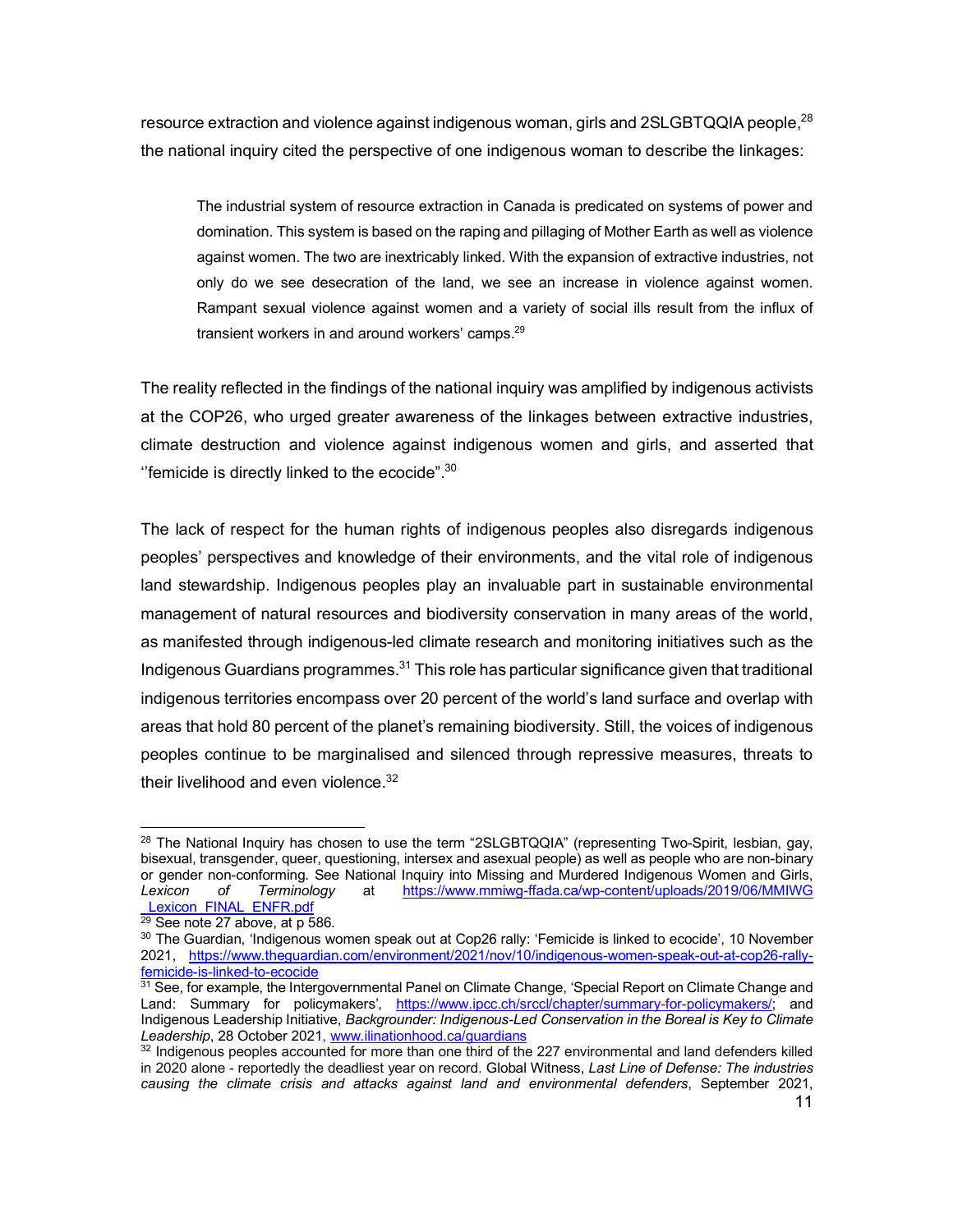Ultimately, a human rights lens helps to reveal the human stories of the impacts of climate change and environmental destruction, and in so doing to deepen our understanding of the interlinkages between people and the environment. This understanding will help to inform the crime of ecocide. By providing insights as to the grave impact of specific acts of ecocide on marginalised groups, or on "natural, cultural or economic resources", it will assist prosecutors to frame their indictments to reflect the full impact of the criminality. We saw how the explicit articulation of gender-based violence in prosecutions and then judgements at international courts led to greater awareness of and accountability for those crimes, building a body of protective law towards gender justice. $33$  Charges of ecocide which are informed by a human rights analysis have a similar potential to generate awareness, accountability and protection for all victims of environmental destruction. A response which centres on those most affected by the crime has the best potential to achieve environmental and climate justice.

### **V. HUMAN RIGHTS, ECOCIDE AND CORPORATE ACCOUNTABILITY**

 $\overline{a}$ 

The proposed crime of ecocide can hold corporate actors internationally accountable in ways that the human rights framework alone cannot. At the same time, the responsibility of corporations to carry out human rights due diligence, as mapped by the UN Guiding Principles on Business and Human Rights (Guiding Principles), can flesh out the proportionality test in the proposed crime of ecocide and help make it an enforceable deterrent.

States are the primary duty-bearers under international human rights law. As part of their international human rights obligations, States must ensure protection against human rights abuse by business enterprises, as well as accountability and access to effective remedy in cases of business-related abuse. The Guiding Principles, endorsed by the UN Human Rights

https://www.globalwitness.org/en/campaigns/environmental-activists/last-line-defence/ See also, UN Human Rights Council, Report of the UN Special Rapporteur on human rights defenders, 'Final warning: death threats and killings of human rights defenders'*,* A/HRC/46/35, 24 December 2020, https://documents-ddsny.un.org/doc/UNDOC/GEN/G20/355/11/PDF/G2035511.pdf?OpenElement

<sup>33</sup> See, e.g., Askin, Kelly, 'Prosecuting Wartime Rape and Other Gender-Related Crimes under International Law: Extraordinary Advances, Enduring Obstacles', Berkeley Journal of International Law, Volume 21, Issue 2, 2003; Campbell, Kirsten, 'The Gender of Transitional Justice: Law, Sexual Violence and the ICTY', International Journal of Transitional Justice, Volume 1, Issue 3, 2007; Durham, Helen and O'Byrne, Katie, 'The Dialogue of difference: gender perspectives on international humanitarian law', International Review of the Red Cross, Volume 92, Issue 87, March 2010; Brammertz, Serge, and Jarvis, Michelle (eds.), *Prosecuting Conflict-Related Sexual Violence*, Oxford University Press, 2016.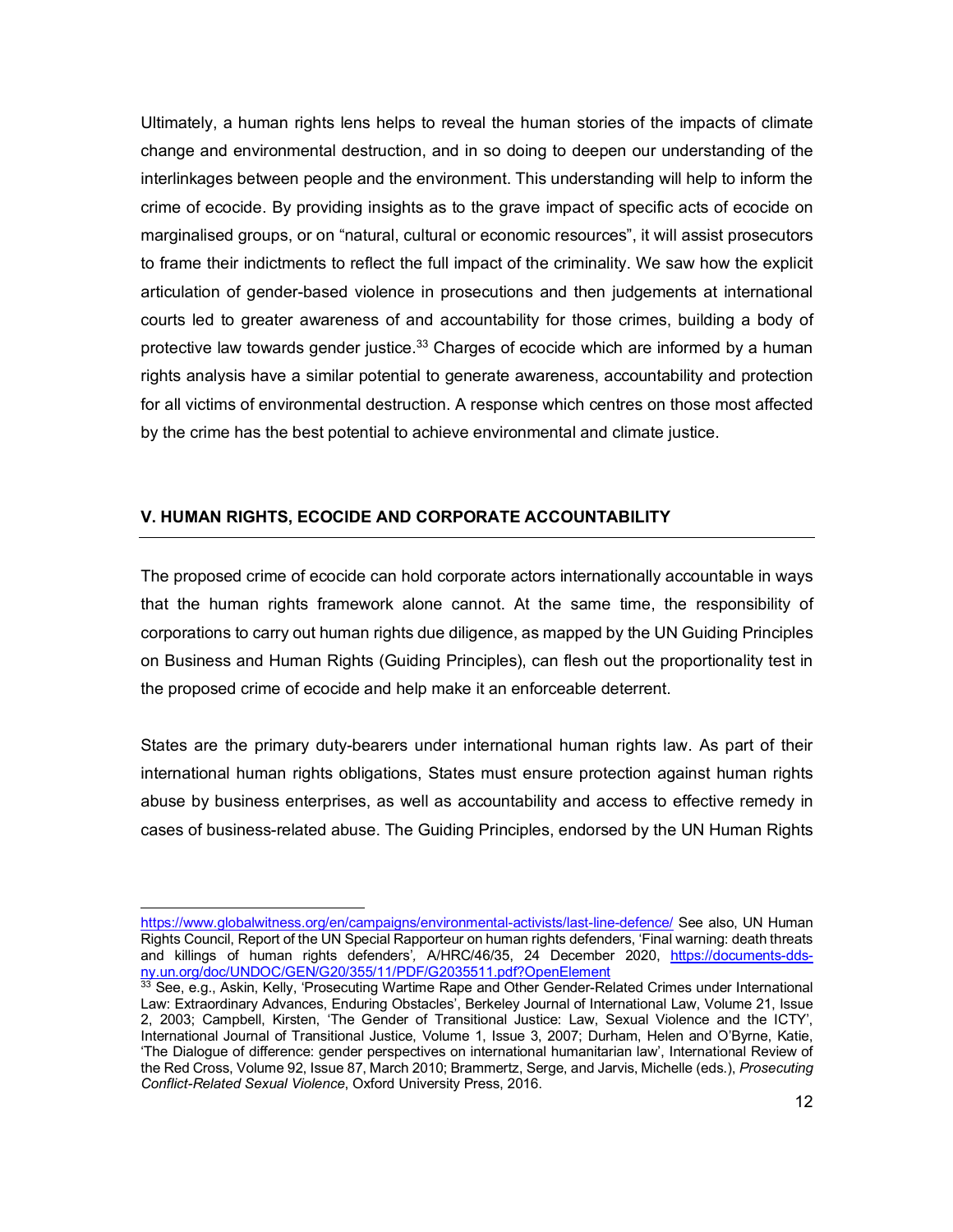Council in 2011, $34$  elaborate on this duty to protect, as well as outline the corporate responsibility to respect human rights, which requires that businesses "avoid causing or contributing to adverse human rights impacts through their own activities and address such impacts when they occur".35 The Office of the UN High Commissioner on Human Rights has summarised these responsibilities in the context of climate change to include avoiding "the emission of greenhouse gases and toxic wastes, the contamination of air, water and soil, and deforestation – which adversely impact human life and health, ecosystems and biodiversity".  $36$ The Guiding Principles outline how companies can identify, prevent, mitigate, and account for how they address their adverse human rights impacts through the exercise of human rights due diligence. This process involves four steps: assessing actual and potential human rights impacts; integrating and acting upon the findings; tracking the effectiveness of responses; and communicating on how impacts are addressed.37

The Guiding Principles are binding only when translated into law at the national level, and discussions towards an international legally binding instrument on 'transnational corporations and other business enterprises with respect to human rights' - which began in 2014 - are still ongoing.38 States have nonetheless considered implementing mandatory human rights due diligence regimes, both at domestic and regional levels, with a view to preventing environmental and climate harm, and enhancing corporate accountability.<sup>39</sup>

The demand for due diligence stems in part from the acknowledgement by some corporate actors of the business imperatives of the climate crisis, as well as the importance of human

<sup>34</sup> UN Human Rights Council resolution 17/4, 'Human rights and transnational corporations and other business enterprises', 6 July 2011, A/HRC/RES/17/4, https://ap.ohchr.org/documents/dpage\_e.aspx?si=A/HRC /RES/17/4

<sup>35</sup> UN Human Rights Council, Report of the Special Representative of the Secretary-General on the issue of human rights and transnational corporations and other business enterprises, 'Guiding Principles on Business and Human Rights: Implementing the United Nations "Protect, Respect and Remedy Framework"', A/HRC/17/31, 21 March 2011, https://digitallibrary.un.org/record/705860

<sup>36</sup> UN OHCHR, *Fact Sheet No. 38: Frequently Asked Questions on Human Rights and Climate Change* (2021), p 36, https://www.ohchr.org/Documents/Publications/FSheet38\_FAQ\_HR\_CC\_EN.pdf

<sup>&</sup>lt;sup>37</sup> See note 35 above, Guiding Principle 17.

<sup>38</sup> UN Human Rights Council resolution 26/9, 14 July 2014, A/HRC/RES/26/9, https://documents-ddsny.un.org/doc/UNDOC/GEN/G14/082/52/PDF/G1408252.pdf?OpenElement. A third revised draft of the 'legally binding instrument to regulate, in international human rights law, the activities of transnational corporations and other business enterprises', published on 17 August 2021, was discussed at 7th session of the intergovernmental working group on 25 - 29 October 2021. See the intergovernmental working group on 25 – 29 October 2021. See https://www.ohchr.org/sites/default/files/Documents/HRBodies/HRCouncil/WGTransCorp/Session6/LBI3rdD RAFT.pdf

 $39$  See, for example, the European Commission initiative towards the adoption of mandatory human rights and environmental due diligence for certain companies, at https://ec.europa.eu/info/law/better-regulation/haveyour-say/initiatives/12548-Sustainable-corporate-governance\_en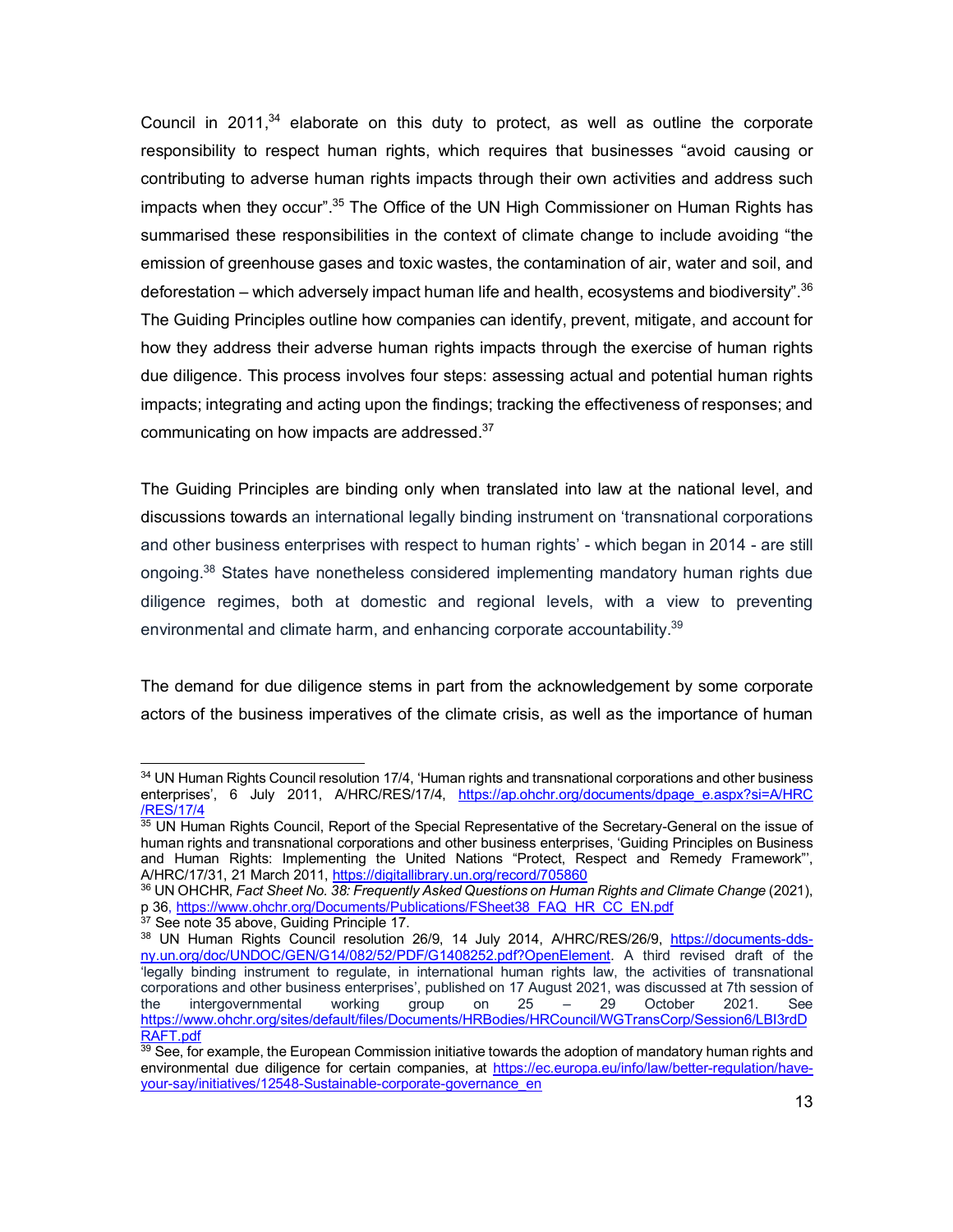rights protection as a buffer against the human impacts of severe environmental harm. Businesses in some jurisdictions have recognised how developing and implementing appropriate due diligence policies can help them to identify, assess, prevent and mitigate adverse environmental and human rights impacts. Some businesses have called upon States to enact national legislation that would oblige corporate actors to prevent abuse of human rights and environmental harm in their global business operations.<sup>40</sup> According to the Business and Human Rights Resource Centre, to date, more than 70 large (e.g. those with over 1 billion Euro turnover) businesses, associations and investors have made statements in support of mandatory due diligence regulation.<sup>41</sup>

Clear legislative boundaries of this kind can help to level the playing field for businesses by establishing greater legal certainty around the standards expected of companies, as well as ensuring a measure of accountability when these standards are not met and providing access to a remedy for victims. While they are critically important for these reasons, however, such measures on their own are not sufficient to prevent or redress the most serious environmental damage, and human rights harms caused by corporate actors around the globe - and in reality, corporate actors rarely have been held accountable for acts that have caused severe and widespread or long-term damage to the environment.<sup>42</sup>

While human rights-based cases increasingly have been brought against governments at the national level for actions, or inactions, in regard to climate change, courts also have begun to consider the human rights responsibilities of corporations for climate and environmental harms.<sup>43</sup> In a landmark case brought by the environmental group Milieudefensie/Friends of the Earth Netherlands and co-plaintiffs against Royal Dutch Shell (RDS), the district court in The Hague found that the RDS corporation had breached its duty of care under relevant provisions of the Dutch Civil Code, as further informed by obligations under articles 2 and 6 of the

<sup>&</sup>lt;sup>40</sup> Business and Human Rights Resource Centre, 'UK businesses call for a new human rights and environmental due diligence law', 21 October 2021, at https://www.business-humanrights.org/en/latestnews/uk-businesses-call-for-a-new-human-rights-and-environmental-due-diligence-law/

 $41$  Business and Human Rights Resource Centre, 'List of large businesses, associations & investors with public statements & endorsements in support of mandatory due diligence regulation', 6 June 2019, at https://www.business-humanrights.org/en/latest-news/list-of-large-businesses-associations-investors-withpublic-statements-endorsements-in-support-of-mandatory-due-diligence-regulation/

 $42$  One global initiative to address the well-documented barriers to securing corporate accountability and access to remedy for victims of business-related human rights abuses is the OHCHR Accountability and Remedy Project, launched in response to a request by the UN Human Rights Council in its resolution 26/22, at: https://www.ohchr.org/en/business/ohchr-accountability-and-remedy-project

<sup>43</sup> For a detailed overview of key global developments in climate litigation, including 'third wave litigation' and the private sector, see Setzer J and Higham C, note 13 above.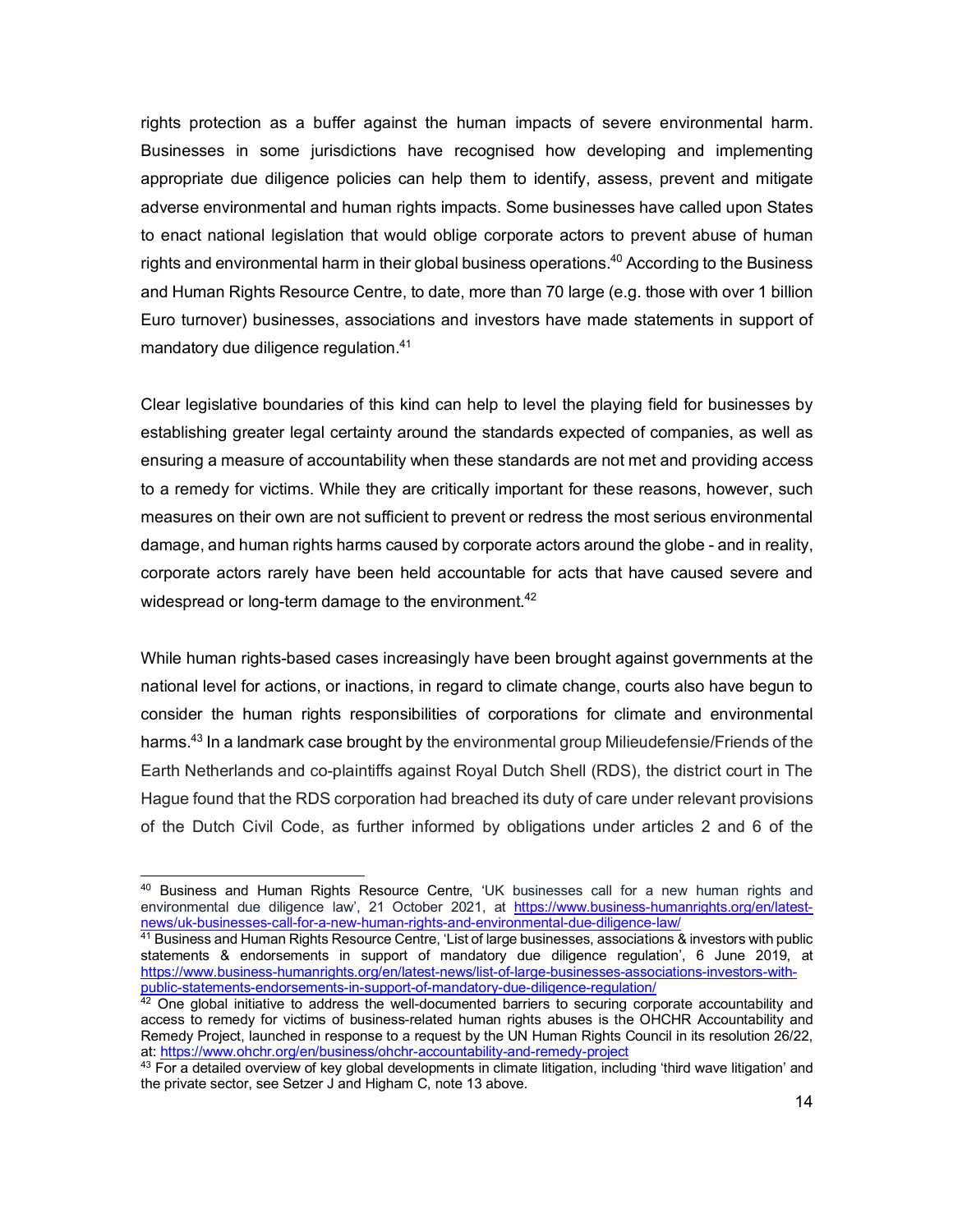European Convention on Human Rights, and ordered the company to reduce its emissions by 45% by 2030, relative to 2019, across all its activities (including end-users emissions).44 Legal action also was brought in April 2021 by ClientEarth against the Belgian National Bank for its failure to meet climate, environmental and human rights requirements, while purchasing bonds from fossil fuel and other greenhouse gas-intensive companies.45

This trend is further reflected in recent actions by business entities calling for greater accountability in relation to human rights abuses and serious environmental harm, including individual criminal responsibility for the crime of ecocide. Some large investment funds are leaning on firms to change the way they do business, for example, requiring companies to provide detailed explanations of how they intend to meet environmental and human rights goals, with boards and individual directors reportedly to be held accountable where the pace of change does not reflect sufficient urgency.<sup>46</sup> With specific reference to the crime of ecocide, the International Corporate Governance Network, a global organisation led by investors responsible for assets of USD59 trillion, recently issued an expansive statement in which it also called upon governments and standard-setters to:

mandate regulations and collaborate internationally to criminalise ecocide; ensure sanctions, enforcement and resources to protect biodiversity, advance conservation and increase protected areas, as guided by science; [and] protect human rights and incorporate the perspectives of disadvantaged groups and regions adversely impacted by biodiversity measures and transition plans[...].<sup>47</sup>

The establishment of an international crime of ecocide would align with these corporate- and investor-driven demands for greater human rights and environmental accountability, and push States to take prompt and effective legislative action at a domestic level. Under the provisions

 <sup>44</sup> The Hague District Court, *Milieudefensie et al. v Royal Dutch Shell PLC*, Judgment of 26 May 2021, case number C/09/571932 / HA ZA 19-379, at https://uitspraken.rechtspraak.nl/inziendocument?id=ECLI:NL:R BDHA:2021:5339

<sup>45</sup> In December 2021 the Brussels Tribunal of First Instance dismissed the application, however an appeal brought by ClientEarth in early 2022 is pending before the Brussels Court of Appeal. https://www.climatelaws.org/geographies/belgium/litigation\_cases/clientearth-v-belgian-national-bank

<sup>46</sup> Forbes, 'Larry Fink, Stakeholder Capitalism and Climate Action', 23 January 2022, https://www.forbes.com/sites/prakashdolsak/2022/01/23/larry-fink-stakeholder-capitalism-and-climate-

action/; The Guardian, "£262bn investor says it will target bosses who fail on climate or human rights", 24 January 2022, https://www.theguardian.com/business/2022/jan/24/investor-bosses-climate-human-rightsaviva-investors

<sup>&</sup>lt;sup>47</sup> ICGN Statement of Shared Climate Change Responsibilities to the United Nations Climate Change Conference of the Parties 26, 20 October 2021, https://www.icgn.org/sites/default/files/2022-03/23.%20UK%20-%20COP26%20-%20Statement%20of%20Shared%20Climate%20Change%20Responsi bilities%2C%20October%202021.pdf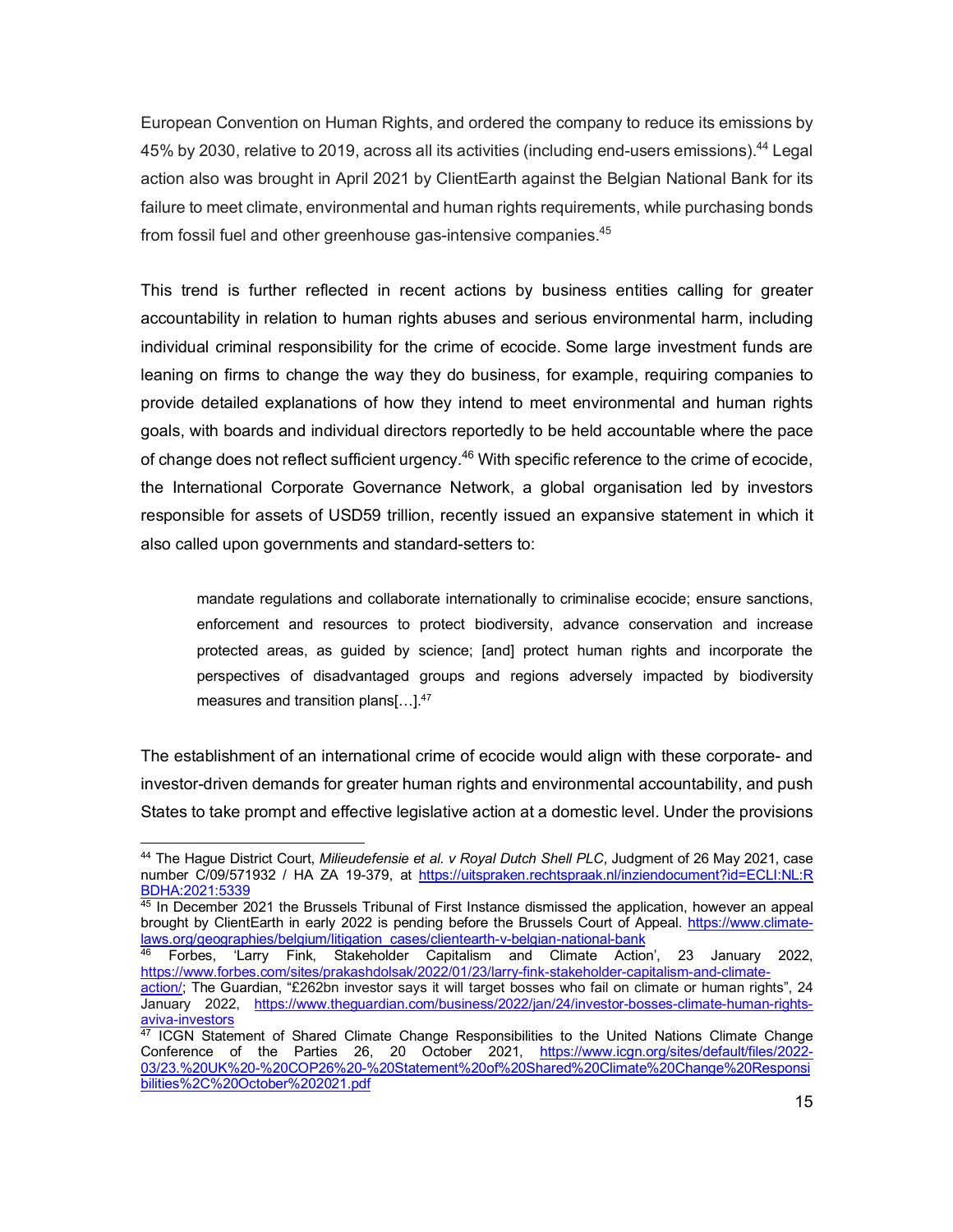of the Rome Statute, the crime of ecocide would hold individuals responsible for their acts and omissions, meaning that decision-makers in both government and industry could be found personally liable for actions that amount to ecocide.<sup>48</sup> Entering at the international level, the crime of ecocide would signal a clear moral and legal red line in terms of the most egregious acts of destruction of the environment. Closing this accountability gap where corporate activity is concerned could have a significant impact on decision-making processes across sectors where there is potential for environmental harm.

An international crime of ecocide that is informed in its interpretation and application by the Guiding Principles would provide an enforceable deterrent to underpin and reinforce existing climate, environmental and human rights commitments. In particular, the requirement to exercise human rights due diligence can help in the assessment of whether environmentally harmful acts are 'wanton', one of the two alternate criteria proposed in the Independent Expert Panel definition of ecocide. The definition reads: *"ecocide" means unlawful or wanton acts committed with knowledge that there is a substantial likelihood of severe and either widespread or long-term damage to the environment being caused by those acts."49* Where an act is not unlawful, therefore, it must be 'wanton', defined by the Panel as: *"with reckless disregard for damage which would be clearly excessive in relation to the social and economic benefits anticipated".* 

The due diligence framework requires businesses to assess both the environmental and human rights impact of their actions,<sup>50</sup> providing a way to evaluate both the damage and the social and economic benefits of environmentally harmful corporate actions. This would provide clarity to businesses on the scope of their responsibility under ecocide law: a business that has complied with the requirements of human rights due diligence should be protected against accusations of having acted 'with reckless disregard for' excessive environmental damage. At the same time, importing the due diligence requirements into ecocide further strengthens the human rights elements of the crime.

<sup>48</sup> Corporations can, in theory, also commit international crimes, although the International Criminal Court has jurisdiction only over natural persons.

<sup>49</sup> See note 1 above.

<sup>50</sup> See note 35 above, Guiding Principles 17 and 18.